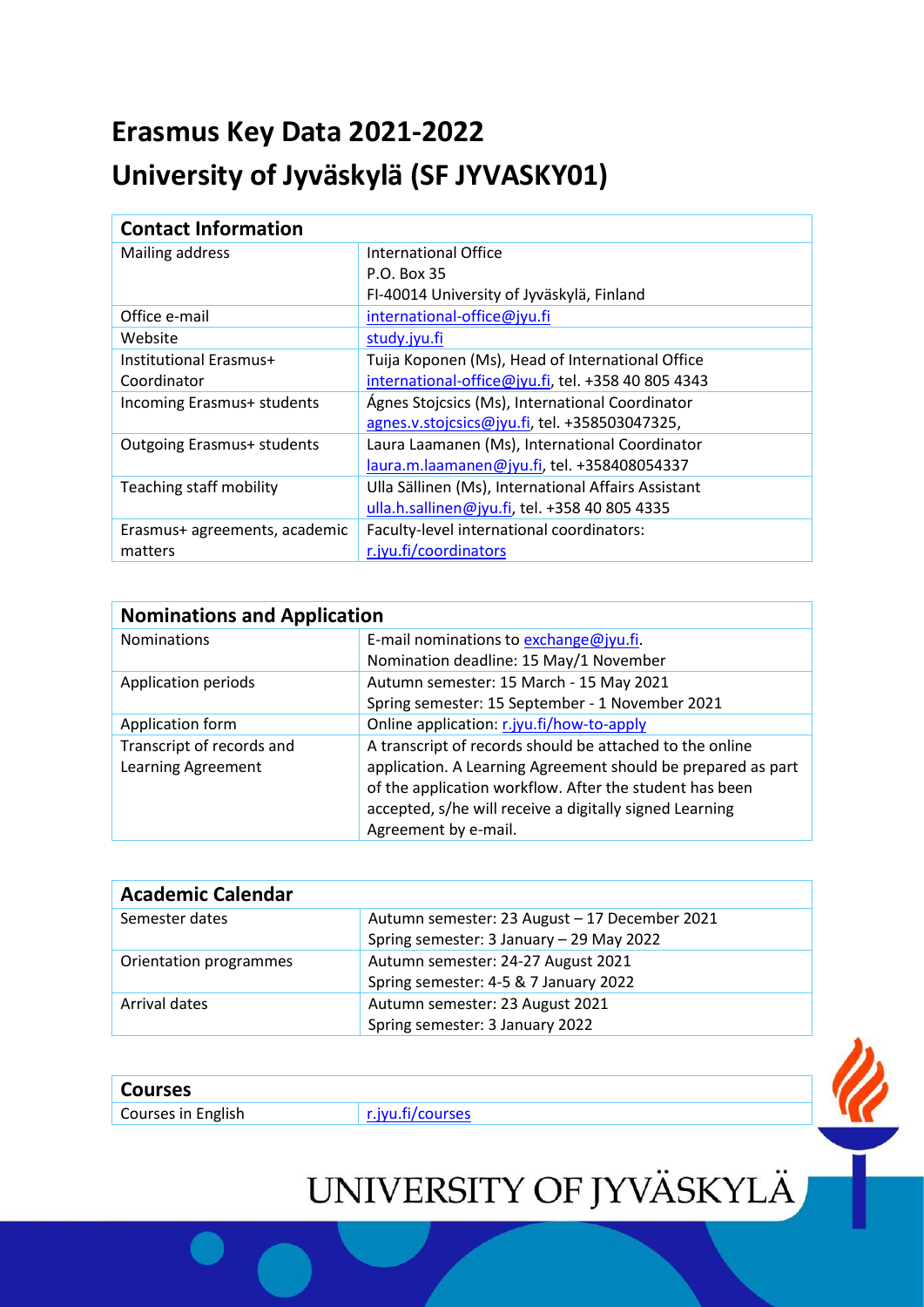| Questions related to courses and | Faculty-level international coordinators:                                                                                                                                                                                                                                                                                                                                                                                                                                                                                                                                                                                                                                                       |
|----------------------------------|-------------------------------------------------------------------------------------------------------------------------------------------------------------------------------------------------------------------------------------------------------------------------------------------------------------------------------------------------------------------------------------------------------------------------------------------------------------------------------------------------------------------------------------------------------------------------------------------------------------------------------------------------------------------------------------------------|
| academic matters                 | r.jyu.fi/coordinators                                                                                                                                                                                                                                                                                                                                                                                                                                                                                                                                                                                                                                                                           |
| Which courses to choose?         | Erasmus+ students can choose courses from the curriculum of<br>their host department and/or from the international study<br>programmes arranged at the University of Jyväskylä.                                                                                                                                                                                                                                                                                                                                                                                                                                                                                                                 |
|                                  | <b>Restrictions:</b><br>Some courses may be targeted at students of a particular<br>department or faculty only.<br>Courses may have prerequisites which participants must<br>fulfil.                                                                                                                                                                                                                                                                                                                                                                                                                                                                                                            |
|                                  | Restricted areas of study:<br>English studies at the Department of Language and<br>$\overline{\phantom{0}}$<br>Communication Studies: open to students coming within<br>their own Erasmus+ agreements only<br>Restricted participation if not accepted to the<br>$\overline{\phantom{a}}$<br>department/faculty in question: Communication (apart<br>from Intercultural Communication Minor), Business and<br>Economics, Sport and Health Sciences and Teacher<br>Education. However, some courses offered by these<br>departments/faculties may be open to students from<br>other departments/faculties. The openness is indicated in<br>the course description by 'ALL' or a similar marking. |
| Course levels                    | The fourth character in the course code indicates the level of<br>study as follows:<br>P = Basic studies, bachelor level<br>A = Intermediate studies, bachelor level<br>S = Advanced studies, master level.                                                                                                                                                                                                                                                                                                                                                                                                                                                                                     |

| <b>Accommodation</b>           |                                                               |
|--------------------------------|---------------------------------------------------------------|
| How to apply for student       | Student housing can be applied for as part of the online      |
| housing                        | application for admission: r.jyu.fi/how-to-apply. There is no |
|                                | need to fill in separate applications.                        |
| Application deadlines for      | 15 May (autumn semester)                                      |
| student housing                | 1 November (spring semester)                                  |
| Further information            | r.jyu.fi/housing                                              |
| Tenancy period                 | The University of Jyväskylä has reserved a quota of furnished |
|                                | study-bedrooms for exchange students from the Central         |
|                                | Finland Student Housing Foundation (KOAS) and Kortepohja      |
|                                | Student Village (Soihtu). Those placed in the study-bedrooms  |
|                                | of KOAS or Kortepohja within the quota are required to sign a |
|                                | tenancy agreement for a fixed term. The fixed-term tenancy    |
|                                | agreement cannot be terminated within the tenancy period.     |
| Availability of the apartments | Student housing cannot be guaranteed to all applicants during |
|                                | the autumn semester. All students coming for the spring       |
|                                | semester will be able to get a room from KOAS or Kortepohja.  |

## UNIVERSITY OF JYVÄSKYLÄ

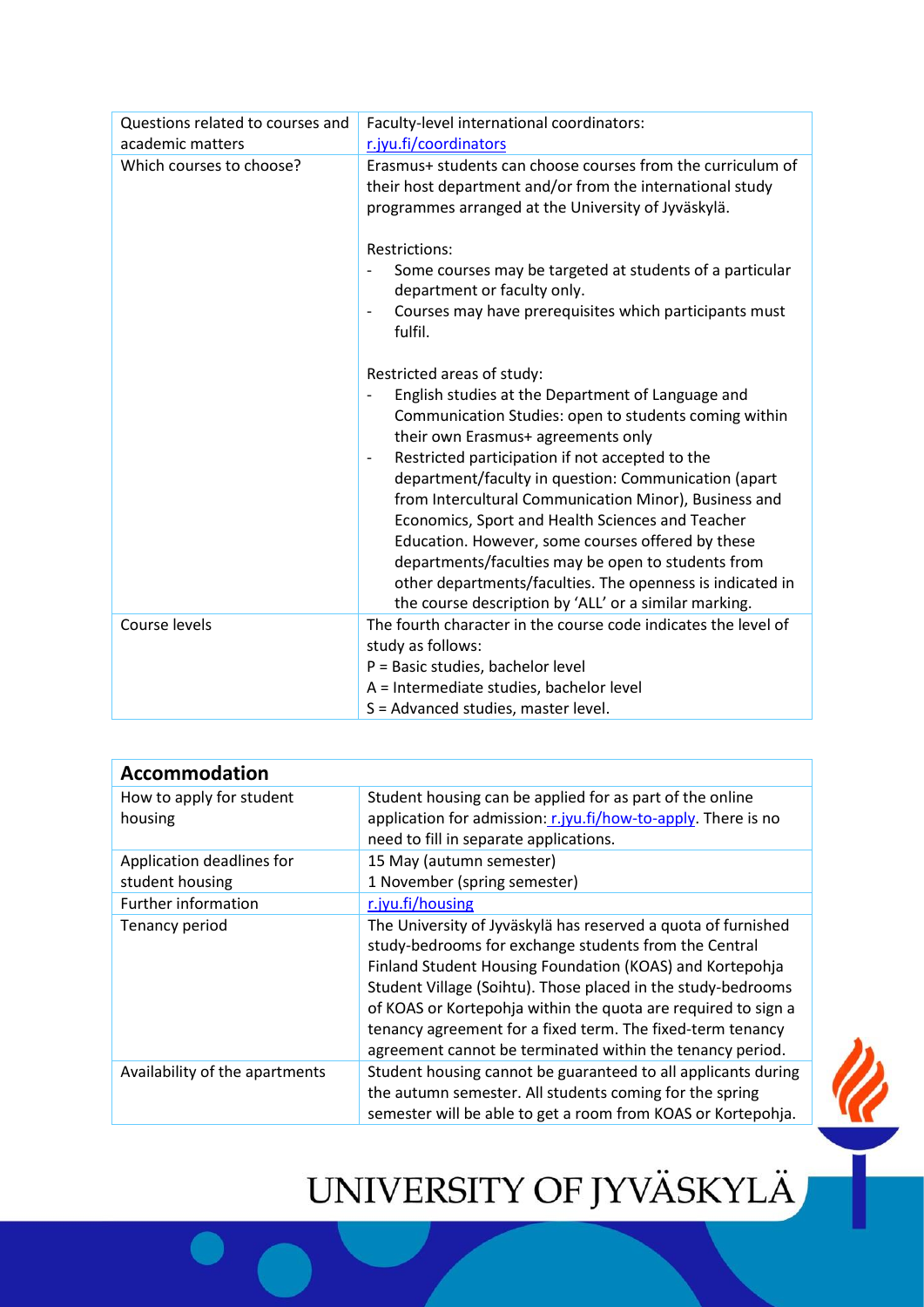| Monthly rent and deposit | The price for a furnished single study-bedroom with a shared<br>kitchen and bathroom varies from 250 € to 350 € per month. A<br>deposit and/or rent for the first month must be paid to the<br>accommodation office's bank account in order to confirm the<br>housing offer. |
|--------------------------|------------------------------------------------------------------------------------------------------------------------------------------------------------------------------------------------------------------------------------------------------------------------------|
|--------------------------|------------------------------------------------------------------------------------------------------------------------------------------------------------------------------------------------------------------------------------------------------------------------------|

| Language Courses and Language Skills Required    |                                                                                                                                                                                                                                                                                                                                                                                                                                                                                                                                                                                                             |  |
|--------------------------------------------------|-------------------------------------------------------------------------------------------------------------------------------------------------------------------------------------------------------------------------------------------------------------------------------------------------------------------------------------------------------------------------------------------------------------------------------------------------------------------------------------------------------------------------------------------------------------------------------------------------------------|--|
| Intensive Summer Course in<br>Finnish            | An intensive course in August. The availability of the course<br>and its potential dates are to be confirmed. Open to all<br>international students admitted to study at the University of<br>Jyväskylä. Free of charge. Application deadline: 15 May.<br>Further information: r.jyu.fi/intensive finnish                                                                                                                                                                                                                                                                                                   |  |
| Intensive Summer Course in<br>Academic English   | A two-week course in August. The availability of the course and<br>its potential dates are to be confirmed. Targeted at students<br>whose English language proficiency level is A2-B1 (lower<br>intermediate - intermediate). Free of charge. Before applying<br>for the course, please assess your language skills in the<br>Erasmus+ Online Linguistic Support system (OLS) or by using<br>the framework available at<br>https://movi.jyu.fi/en/instructions/general-proficiency-level-<br>assessment-guidelines.pdf/view Application deadline: 15 May.<br>Further information: r.jyu.fi/academic_english |  |
| Advanced Summer Course in<br>English             | A two-week course in August. The availability of the course and<br>its potential dates are to be confirmed. Targeted at students<br>whose English language proficiency level is B2-C2, higher<br>intermediate - advanced. Free of charge. Before applying for<br>the course, please assess your language skills in the Erasmus+<br>Online Linguistic Support system (OLS) or by using the<br>framework available at<br>https://movi.jyu.fi/en/instructions/general-proficiency-level-<br>assessment-guidelines.pdf/view. Application deadline: 15<br>May. Further information: r.jyu.fi/advanced english    |  |
| Language courses offered during<br>the semesters | Centre for Multilingual Academic Communiation offers various<br>courses in Finnish, English and other languages during the<br>semesters. These courses are free of charge and available for<br>all exchange students. More information on language courses:<br>movi.jyu.fi/en/courses/exchange students                                                                                                                                                                                                                                                                                                     |  |
| Language skills required                         | Applicants should be at least B1 but preferably B2 (or higher)<br>level users of the English language. Students wishing to study<br>at the University of Jyväskylä as Erasmus+ students should be<br>able to follow university lectures in English, participate in<br>seminar discussions and understand written material in their<br>field. In addition, most courses require writing essays and<br>research papers. A language test certificate is not required<br>from exchange students.                                                                                                                |  |

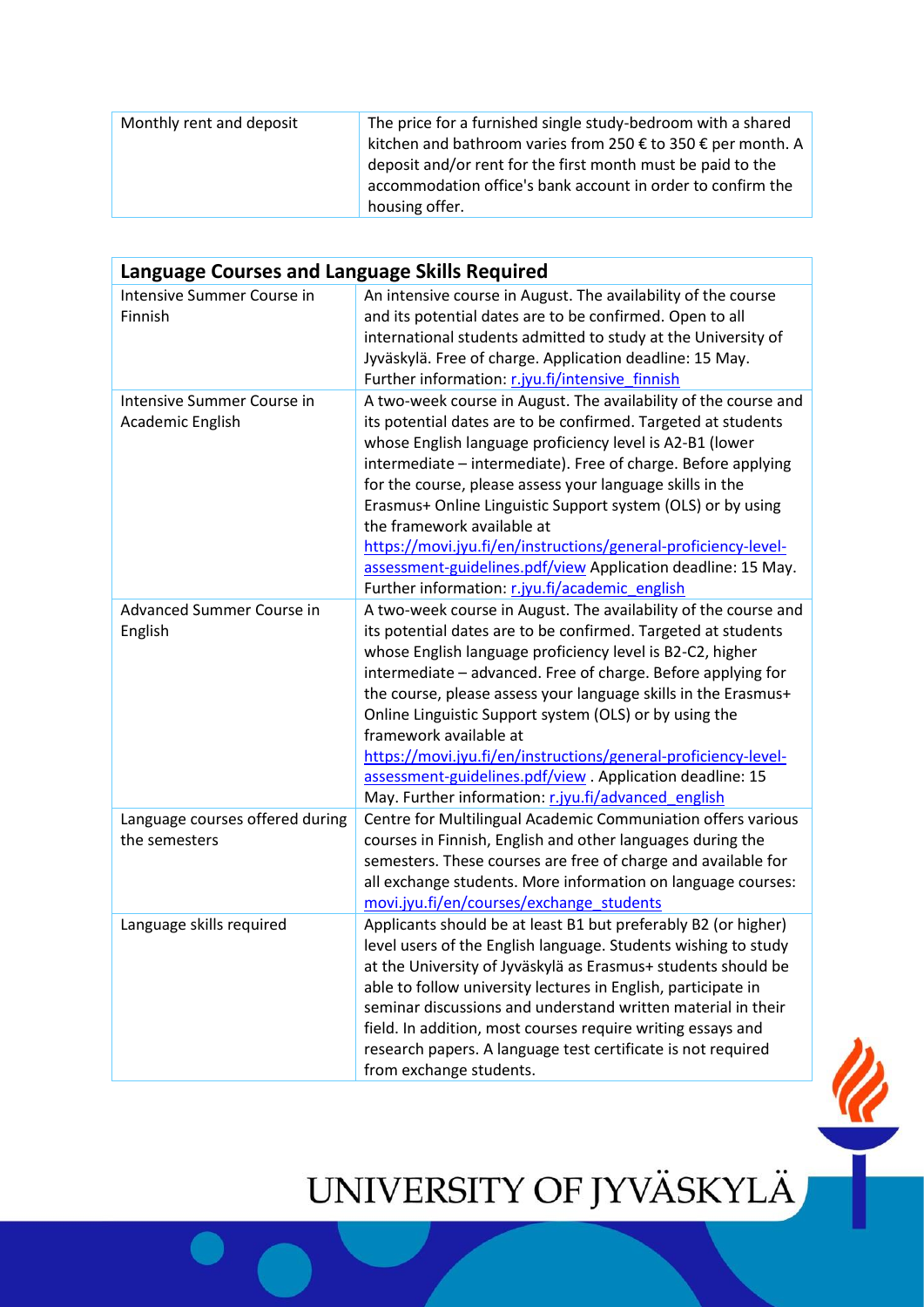| <b>Residence Permit</b>                                           |                                                                                                                                                                                                                                                                                                                                                                                                                                                                                                                                                                        |
|-------------------------------------------------------------------|------------------------------------------------------------------------------------------------------------------------------------------------------------------------------------------------------------------------------------------------------------------------------------------------------------------------------------------------------------------------------------------------------------------------------------------------------------------------------------------------------------------------------------------------------------------------|
| EU/EEA/EFTA citizens                                              | Citizens of the EU/EEA/EFTA countries do not need a residence<br>permit but they must register their right to reside in Finland if<br>their continuous stay in Finland lasts for longer than 90 days.<br>The registration should be done by submitting an application<br>for registration and visiting a service point of the Finnish<br>Immigration Service. More information: https://migri.fi/en/i-<br>am-an-eu-citizen                                                                                                                                             |
| Non-EU/EEA/EFTA citizens                                          | Citizens of non-EU/EEA/EFTA countries who wish to stay in<br>Finland for more than 90 days must be in possession of a<br>residence permit when entering the country. An application<br>for the permit should be submitted electronically at<br>https://migri.fi/en/home as soon as the student has received<br>the letter of admission. In addition to the electronic<br>application, all applicants must visit a Finnish embassy in<br>person to have their fingerprints collected. More information:<br>https://migri.fi/en/residence-permit-application-for-studies |
| Non-EU/EEA/EFTA citizens<br>studying in an EU/EEA/EFTA<br>country | Citizens of a non-EU/EEA/EFTA country who study in an<br>EU/EEA/EFTA country as a degree student should have a valid<br>residence permit in the country where they study as a degree<br>student. In addition, a mobility notification should be<br>submitted to the Finnish Immigration Service. More<br>information: https://migri.fi/en/mobility-notification-to-<br>finland                                                                                                                                                                                         |

| <b>Insurance</b>      |                                                                                                                                                                                                                                                                                                                                                                                                                                                                                                                                                                         |
|-----------------------|-------------------------------------------------------------------------------------------------------------------------------------------------------------------------------------------------------------------------------------------------------------------------------------------------------------------------------------------------------------------------------------------------------------------------------------------------------------------------------------------------------------------------------------------------------------------------|
| All Erasmus+ students | All students studying at the University of Jyväskylä are<br>responsible for obtaining their own insurance. Erasmus+<br>students are therefore requested to acquire their own health<br>and travel insurance before coming to Finland. More<br>information: migri.fi/en/insurance                                                                                                                                                                                                                                                                                        |
| EU/EEA/EFTA citizens  | Citizens of the EU/EEA/EFTA countries should bring a<br>European Health Insurance Card with them. The European<br>Health Insurance Card entitles the holder to all medically<br>necessary care during his/her stay on the same terms as the<br>local residents. Some health centre services are by law free of<br>charge but the health centres may charge for certain services.<br>Additional health and travel insurance is strongly<br>recommended to cover any unexpected expenses, such as<br>repatriation, medical transport or damage to personal<br>belongings. |

| COVID-19                        |                                                                                                                         |  |
|---------------------------------|-------------------------------------------------------------------------------------------------------------------------|--|
| Guidelines by the University of | The University of Jyväskylä has not yet made any decision                                                               |  |
| Jyväskylä                       | regarding student mobility during the academic year 2021-<br>2022. Partner institutions and applicants will be informed |  |
|                                 | about any updates made in the matter. The University of                                                                 |  |